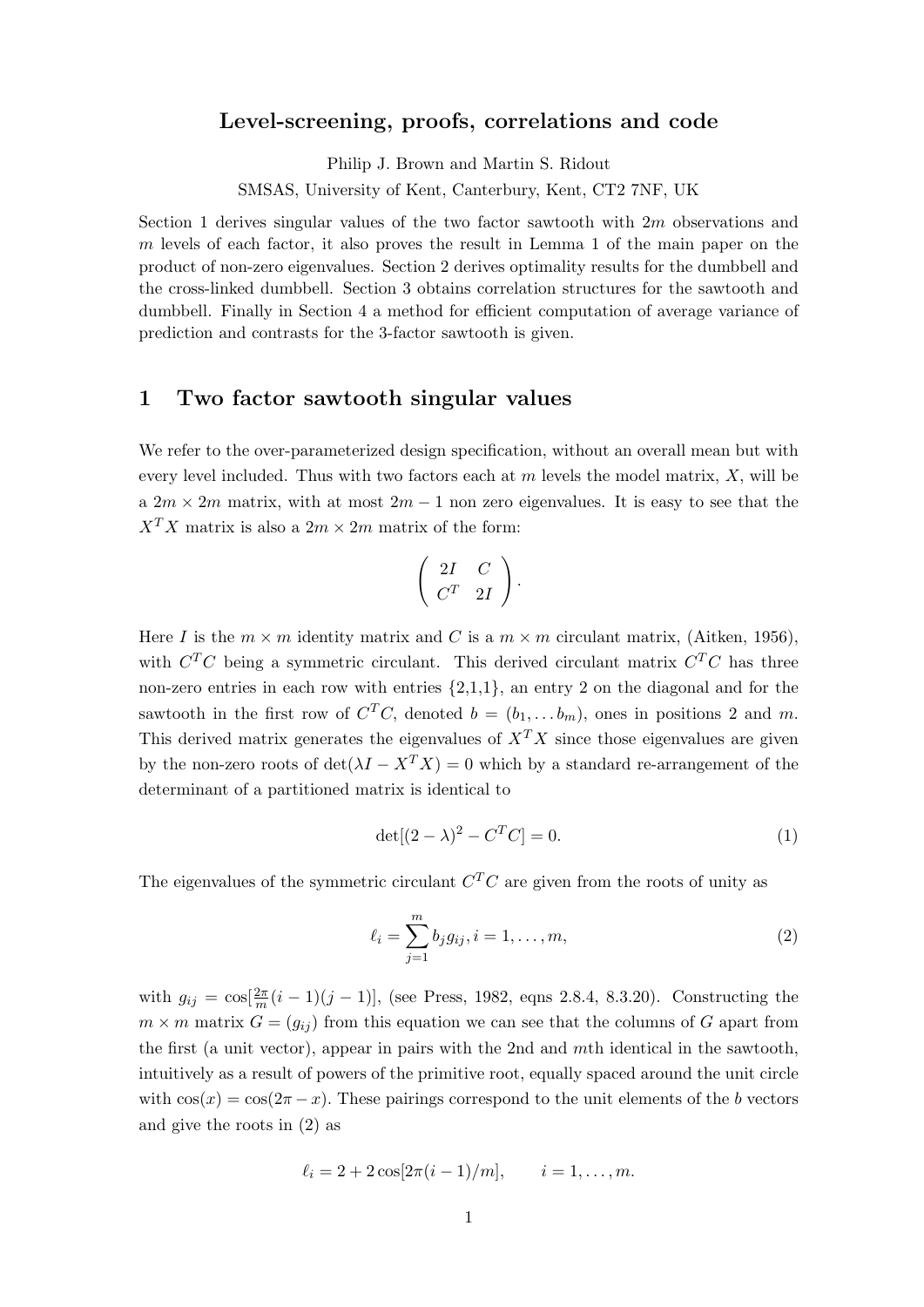Now from eqn (1) the 2m eigenvalues of  $X^T X$  are obtained from solving m quadratic equations giving

$$
\lambda_i = 2 \pm \sqrt{\ell_i} \tag{3}
$$

of which exactly one is zero. The roots appear in pairs with the two elements having a sum of 4, and product  $(4 - \ell_i), i = 1, \ldots, m$ . The product of the  $(m - 1)$  pairs of products (with non-zero product) is  $m^2$ , (see Gradshteyn and Ryzhik, 1980, section 1.396 p34) so that the overall product of  $(2m-1)$  non-zero singular values of  $X^T X$  is  $4m^2$ . It is of interest for the determinant criterion of optimality for both A and B main effects present, all other permutation designs consisting of more than one cycle being suboptimal.

# 2 A- and P-optimal 2-factor designs with  $2m - 1$  and  $2m$ points

This section relies heavily on Tjur (1991) and Bailey (2007). These authors were concerned with block-treatment designs, whereas we are considering designs for two treatment factors with no blocking. However, in both cases, the assumed model is additive in the two factors. The difference is that in block-treatment designs, one is interested in comparisons only between levels of the treatment factor, and not directly in comparisons between the levels of the block factor, whereas we are equally interested in both factors.

Tjur represents a design as a two-colour graph, as in our Figure 1, and considers it as representing an electrical network, where the edges are connections of unit resistance, and lets  $R(i, j)$  denote the resistance through the network between vertices i and j. These resistances can be calculated using rules for analysing electrical circuits. Theorem 1 of Tjur states that

$$
\begin{aligned}\n\text{var}\left(\hat{\alpha}_i - \hat{\alpha}_{i'}\right) &= \sigma^2 R(i, i'), \\
\text{var}(\hat{\alpha}_i + \hat{\beta}_j) &= \sigma^2 R(i, j),\n\end{aligned}
$$

and it enables the quantities  $V_A$  and  $V_P$  to be calculated directly for simple designs.

#### 2.1 A- and P-optimal design with  $2m - 1$  points

Consider first a minimal design with  $2m - 1$  points. The graph then has  $2m$  vertices and  $2m - 1$  edges and must be connected if all parameters are to be estimable. Therefore, the graph must be a tree and there is a unique path between any two vertices. The resistance along this path is just the length of the path. Thus a design is A-optimal if it minimizes the average distance between pairs of points of the same colour, and is P-optimal if it minimizes the average distance between points of opposite colour, and it is easy to see that the dumbbell design (with a single replicate of the anchor point) is optimal by both criteria.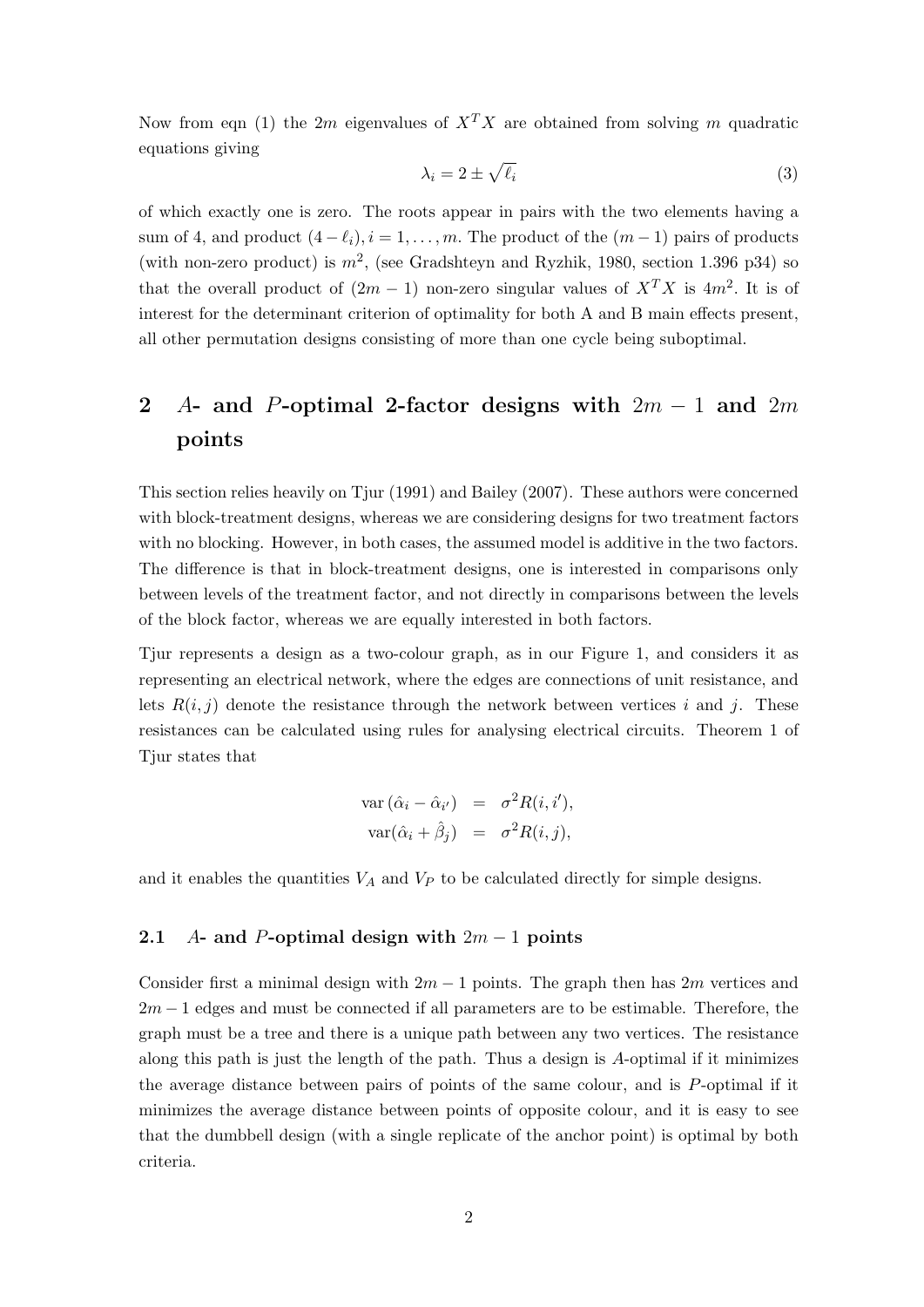For A-optimality, note that all points of the same colour are joined by a path of length two, and it is the minimum possible length, since points of the same colour are never joined directly. Similarly for P-optimality, there are  $2m - 1$  edges joining vertices of opposite colour and the remaining  $(m-1)^2$  pairs of opposite-coloured vertices must be separated by a path of length at least 3. Therefore, the average variance is at least

$$
\frac{3(m-1)^2 + 2m - 1}{m^2} = \frac{3m^2 - 4m + 2}{m^2}.
$$

The dumbbell design achieves this lower bound, and is therefore P-optimal. It is not the unique P-optimal design, since points can be moved from one side of the dumbbell to the other without changing the value of  $V_P$ , as for example in Figure 1; however, such a design is clearly inferior to the dumbbell in terms of  $V_A$ .



Figure 1: Example of a P-optimal design with  $2m-1$  points that is not a dumbbell design

#### 2.2  $A$ - and P-optimal design with  $2m$  points

Bailey notes that any connected graph with  $t$  vertices and  $t$  edges consists of a circuit of length s, where  $2 \leq s \leq t$ , and each vertex of the circuit may have a tree attached. Here, any  $2m$ -point design that allows all parameters to be estimated will give rise to a connected graph with  $2m$  edges and  $2m$  vertices,  $m$  of one colour and  $m$  of another colour, that consists of a circuit of length 2s, where  $2 \leq s \leq m$ , and each vertex of the circuit may have a tree attached. In addition, every edge joins two vertices of opposite colour. Examples are shown in Figure 2 for  $m = 8$ .

Bailey uses a different graphical representation of block-treatment designs in which the vertices represent the treatments and there is an edge between two vertices if these two treatments occur in the same block. The relevant analysis is in Section 4.1 of Bailey. She shows that in a single colour graph, the A-efficiency of the design is improved by moving any trees that are attached to different vertices of the circuit so that they are all attached to the same vertex. A second argument of Bailey is that A-efficiency is also improved by collapsing the tree which is now joined to a single vertex, so that all vertices in the tree are joined directly to the vertex that is part of the circuit.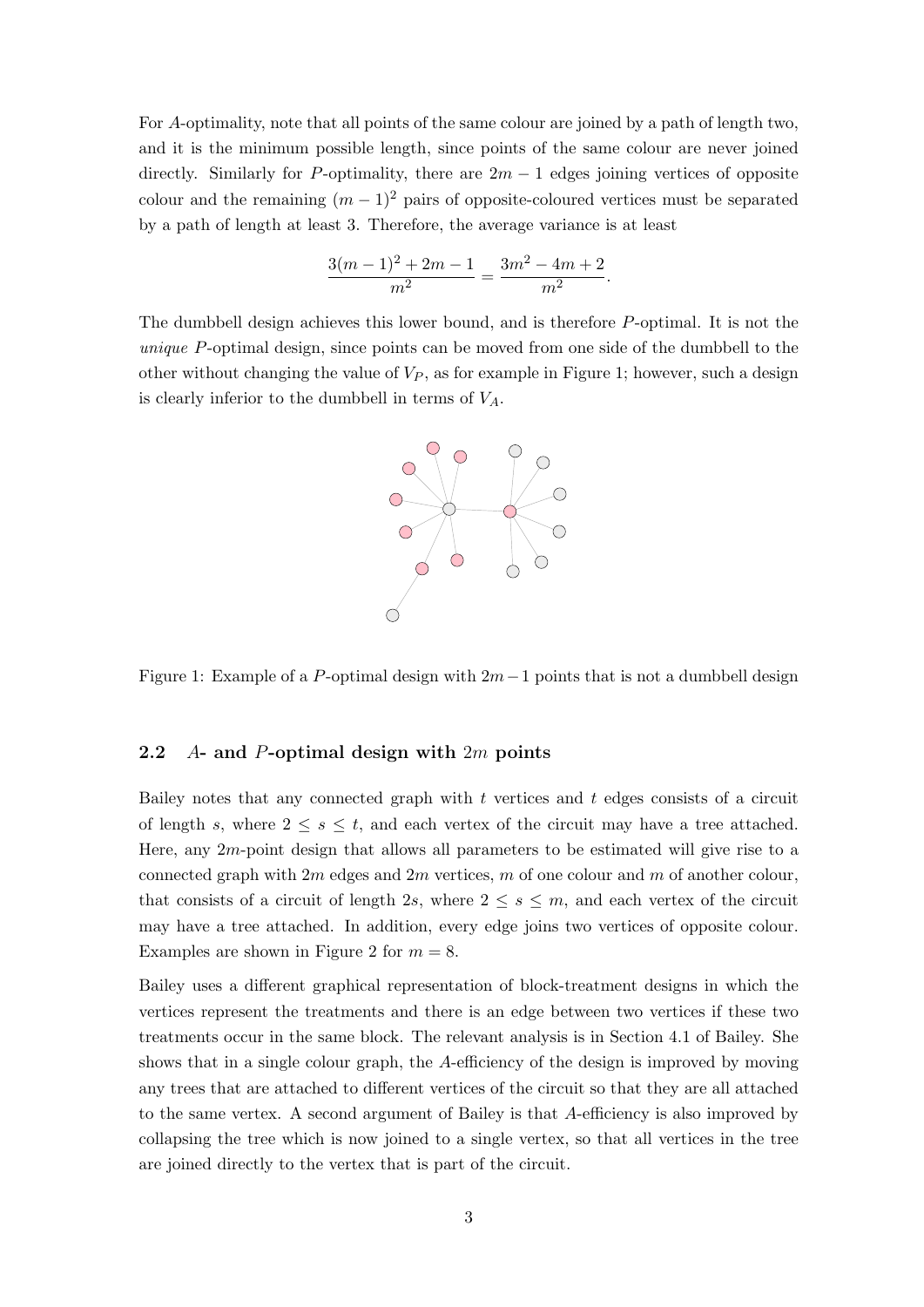Similar arguments apply to the two-coloured graph, except that we can only move trees when only the vertices at which they are joined to the circuit have the same colour. Moreover, to improve P-efficiency, if there are trees attached to vertices of both colours, these vertices should be adjacent.

The result of applying these processes is a graph of the following canonical form

- There is a circuit consisting of  $2s$   $(1 \leq s \leq m)$  vertices of alternating colour.
- One vertex on the circuit representing a level of factor A has a further  $m s$  B vertices attached to it.
- An adjacent vertex on the circuit representing a level of factor B has a further  $m-s$ A vertices attached to it.

Particular instances of this canonical design are the dumbbell design with double replication of the anchor point  $(s = 1)$ , the cross-linked dumbbell design  $(s = 2)$  and the sawtooth design  $(s = m)$ .

Figure 2 gives an example for  $m = 8$ . The original design on the left is modified to the design on the right, which is in the canonical form above with  $s = 3$ . The original design has  $V_P = 2.760$ . It is not symmetrical in the factors A and B and for comparisons of levels of factor A,  $V_A = 3.220$ , whereas for comparisons of levels of factor B,  $V_A = 2.738$ . The design on the right is symmetrical in A and B and has  $V_P = 2.141$  and, for comparison of levels of either factor,  $V_A = 1.958$ .



Figure 2: Example of the reduction of a design to the canonical form given in the text. Levels of factor A are indicated by grey points and levels of factor B by pink points.

Straightforward calculations, similar to Bailey, and based on the analogy with electrical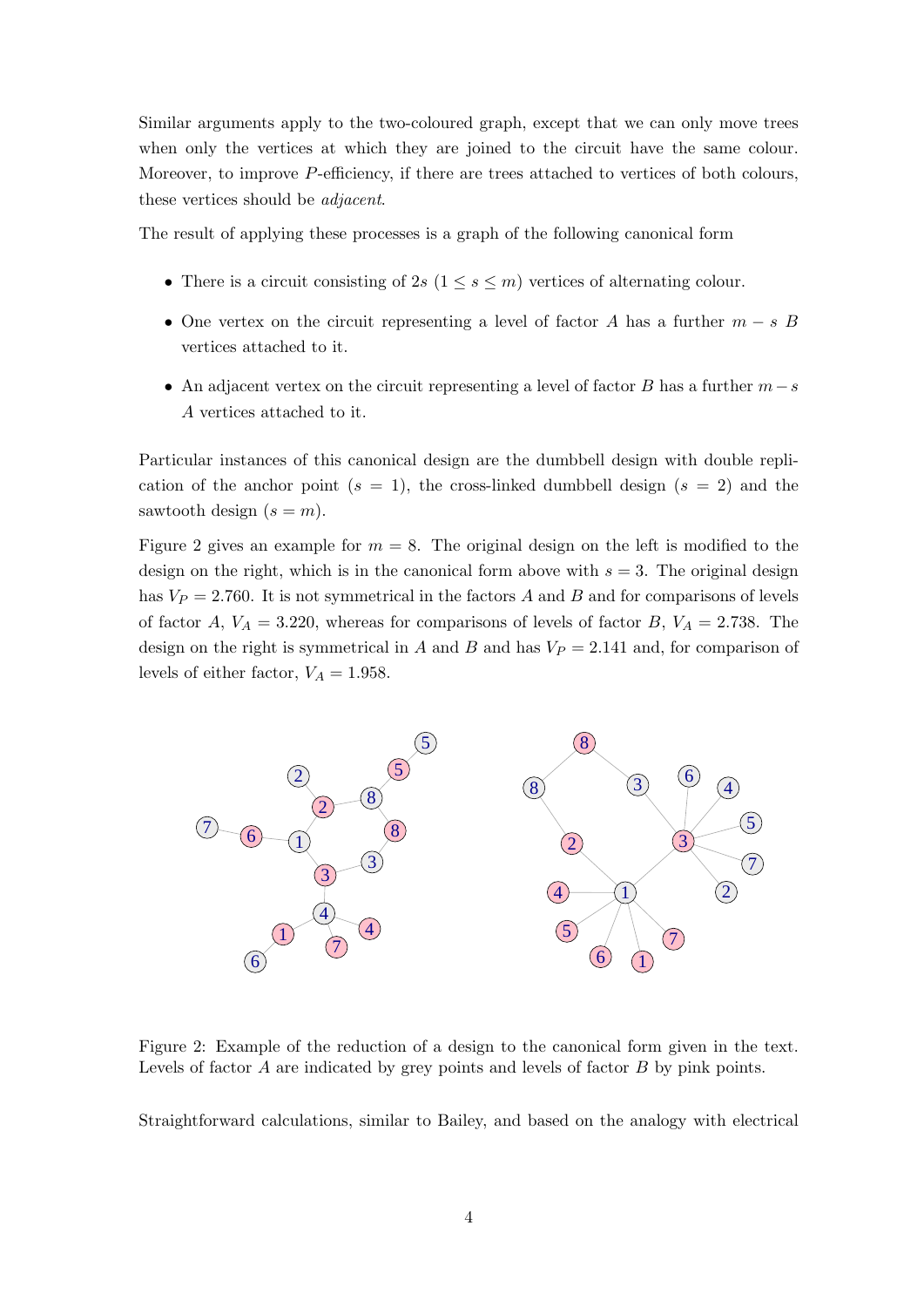networks, give the following results for the canonical design

$$
V_A = \frac{\sigma^2}{3m(m-1)} \left\{ 6m^2 - 5m + (4 - 6m)s + 2ms^2 - s^3 \right\}
$$

and

$$
V_P = \frac{\sigma^2}{6m^2 s} \left\{ 4ms^3 - 2s^4 + 18m^2 s - 24ms^2 + 6s^3 - 3m^2 + 2ms + 2s^2 \right\}
$$

We can therefore obtain A- and P-optimal designs by choosing s to minimize these expressions.

For A-optimality, ignoring terms that do not involve s, we want to minimize the cubic

$$
f(s) = (4 - 6m)s + 2ms^2 - s^3
$$

over the range  $s = 1, 2, ..., m$ . We find  $f(1) = 3 - 4m$ ,  $f(2) = -4m$  and  $f(3) = -15$ ,  $f(m) = m(m^2 - 6m + 4)$ . Thus  $s = 2$  is always preferred to  $s = 1$ , and for  $m > 3$ ,  $f(2) < f(3)$ . Also,  $f(2) < f(m)$  for  $m > 4$ . Since  $f(s)$  is a cubic, it can have at most one local minimum, and therefore for  $m > 4$  the A-optimal design has  $s = 2$ , which is the cross-linked dumbbell design. For  $m = 2, 3$  the A-optimal design is the sawtooth. For  $m = 4$ , the sawtooth design and the cross-linked dumbbell design give the same optimal value of  $V_A$ .

For P-optimality, the analysis is more complicated, because of the appearance of s in the denominator of the expression for  $V_P$ . For  $m \leq 5$ , the sawtooth design is optimal. For  $m = 6, 7$ , the optimal design has  $s = 3$ . For  $m = 8$ ,  $V_P$  is minimized by choosing  $s = 1$  or  $s = 3$ . However, for  $m \geq 9$ ,  $V_P$  is minimized by choosing  $s = 1$ , the dumbbell design.

## 3 Correlations between estimators in 2-factor sawtooth and dumbbell designs

 $V_A$ -optimality focuses on the average of variance of all estimated pairwise differences between levels of the same factor, of the form  $\hat{\alpha}_i - \hat{\alpha}_{i'}$ . In general, these estimators will be correlated.  $V_P$ -optimality focuses on the average of variance of all estimated expected responses of the form  $\hat{\alpha}_i + \hat{\beta}_j$ . Typically these estimators will also be correlated. In this Section, we compare these two sets of correlations for the 2-factor dumbbell and sawtooth designs.

Because of the simple structure of the dumbbell design, only a limited set of distinct correlations can occur. These are shown below, along with their frequencies.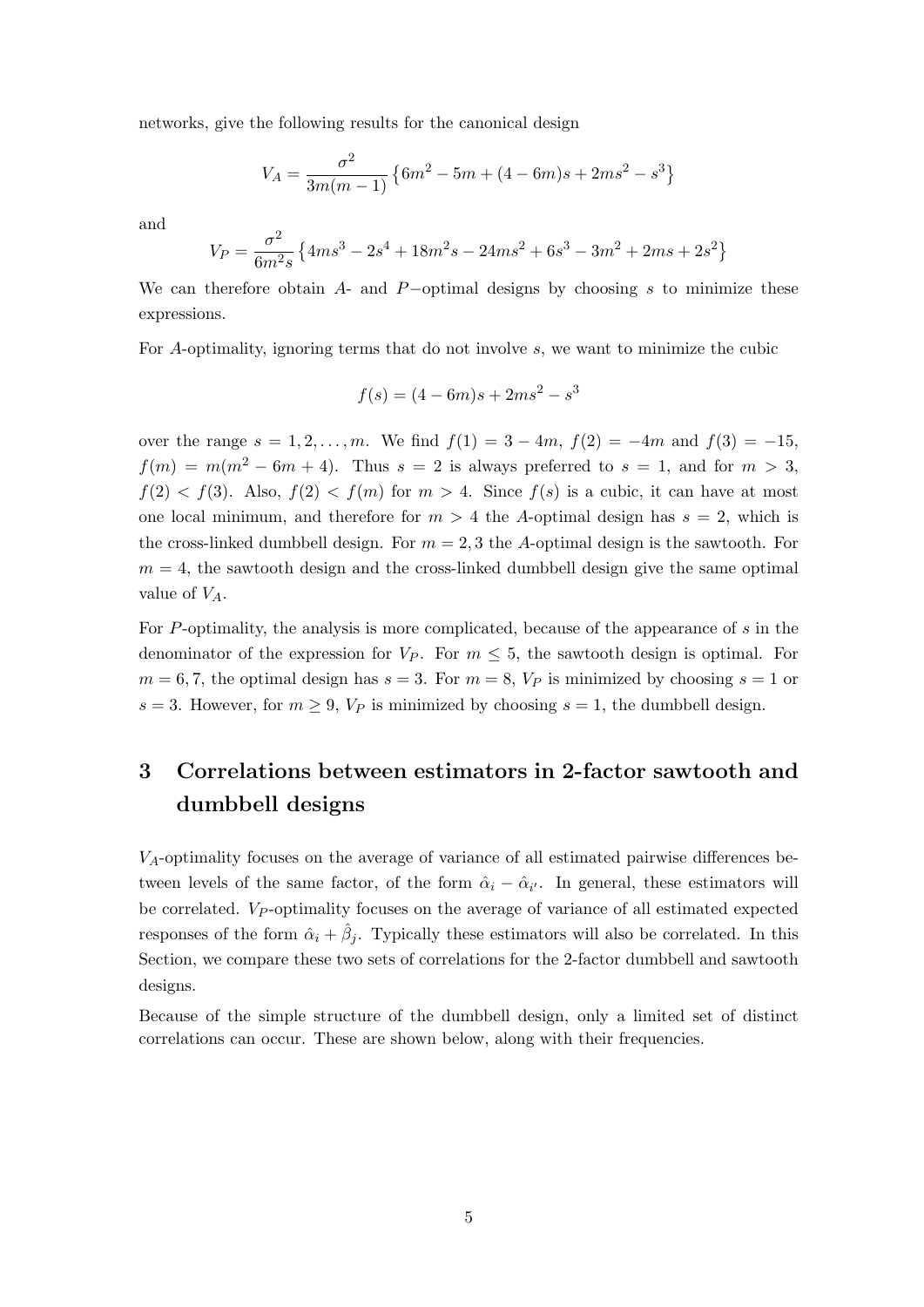|                                                                     | Correlations between estimators $\hat{\alpha}_i - \hat{\alpha}_{i'}$ |  |                |  |  |                                                                                                                 |                                                                                             |  |
|---------------------------------------------------------------------|----------------------------------------------------------------------|--|----------------|--|--|-----------------------------------------------------------------------------------------------------------------|---------------------------------------------------------------------------------------------|--|
|                                                                     |                                                                      |  |                |  |  | Correlation $-\frac{1}{\sqrt{3}}$ $-\frac{1}{2}$ 0 $\frac{1}{3}$ $\frac{1}{2}$ $\frac{1}{\sqrt{3}}$             |                                                                                             |  |
|                                                                     |                                                                      |  |                |  |  | Frequency $\binom{m-1}{2}$ $\binom{m-1}{3}$ $3\binom{m}{4}$ $\binom{m-1}{2}$ $2\binom{m-1}{3}$ $\binom{m-1}{2}$ |                                                                                             |  |
|                                                                     |                                                                      |  |                |  |  |                                                                                                                 |                                                                                             |  |
| Correlations between estimators $\hat{\alpha}_i + \hat{\beta}_{i'}$ |                                                                      |  |                |  |  |                                                                                                                 |                                                                                             |  |
| Correlation $-\sqrt{\frac{1}{5}}$                                   |                                                                      |  | $\overline{0}$ |  |  |                                                                                                                 | $\frac{1}{5}$ $\frac{3}{5}$ $\sqrt{\frac{2}{5}}$                                            |  |
|                                                                     |                                                                      |  |                |  |  |                                                                                                                 | Frequency $(m-1)^2$ $(m-1)(2m^2-4m+3)$ $\frac{(m-1)^2(m-2)^2}{2}$ $(m-1)^2(m-2)$ $2(m-1)^2$ |  |

Correlations are more complicated to analyse in the sawtooth design. However, one explicit result concerns the largest positive and negative correlations. For  $m \geq 3$ , the largest positive and negative correlations between estimators of pairwise differences are

$$
\pm \sqrt{\frac{m-2}{m+2}}
$$
 *m* even  

$$
\pm \frac{m-1}{m+1}
$$
 *m* odd.

For the largest positive and negative correlations between estimators of estimated expected responses, the parity is reversed, to give, again for  $m \geq 3$ ,

$$
\pm \sqrt{\frac{m-2}{m+2}}
$$
 *m* odd  

$$
\pm \frac{m-1}{m+1}
$$
 *m* even.

Thus, unlike for the dumbbell design, for the sawtooth design the largest positive and negative correlations approach  $\pm 1$  as  $m \to \infty$  for both types of estimator. However, the mean absolute correlation decreases as  $m$  increases for both types of estimator and for both designs, as shown in Figure 3, which also shows results for the cross-linked dumbbell design. For the cross-linked dumbbell design, the correlations range from  $-5/7$  to  $\sqrt{2/7}$ for estimates of pairwise differences and from  $-\sqrt{3/11}$  to  $\sqrt{1/2}$  for estimates of expected responses.

## 4 Efficient computation for the 3-factor sawtooth design

Consider the saturated model

$$
Y_{ijk\ell} = \alpha_i + \beta_j + \gamma_k + \xi_\ell + \varepsilon_{ijk\ell}, \qquad (1 \le i, j, k \le m, 1 \le \ell \le 3), \tag{4}
$$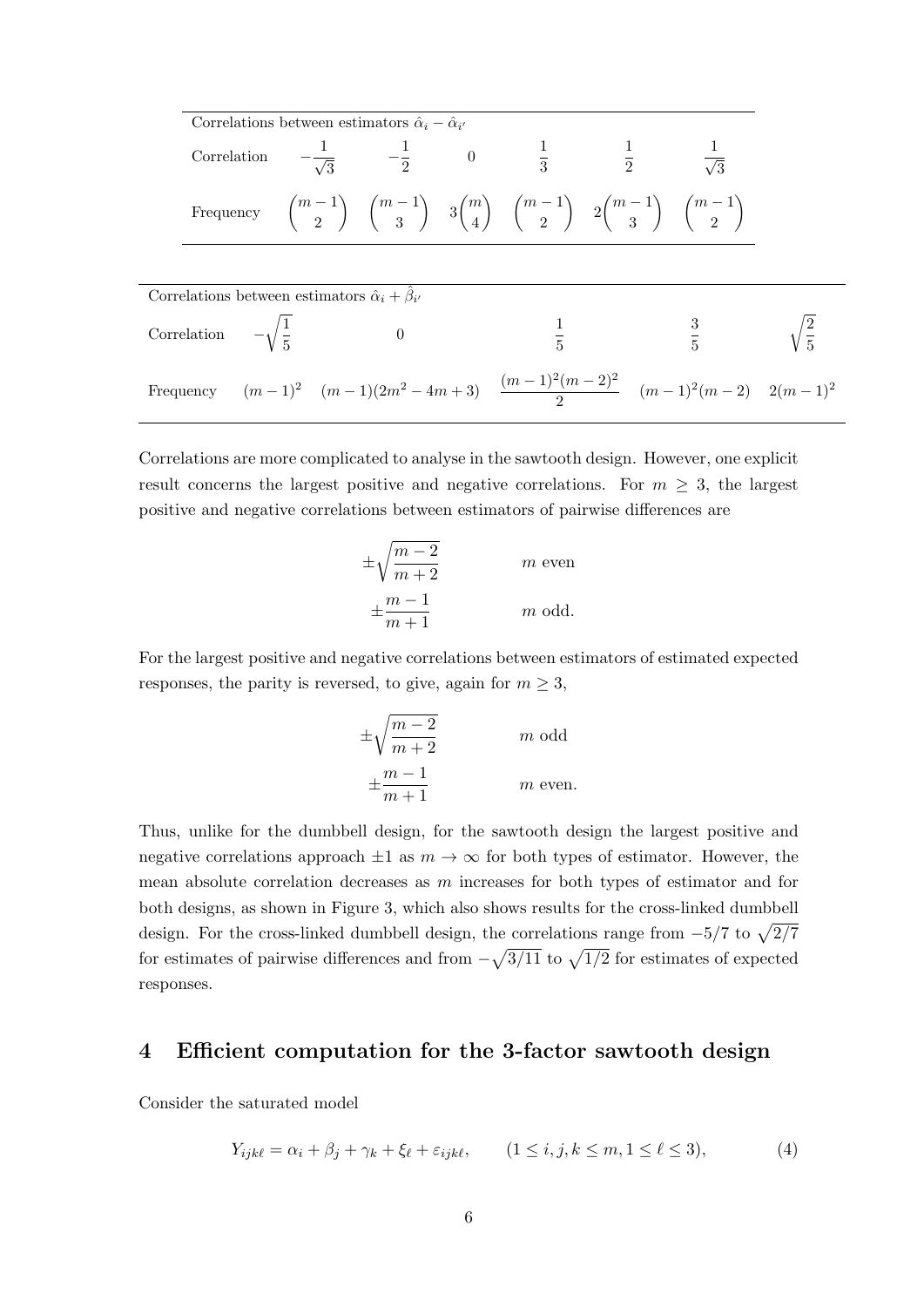

Figure 3: Correlations between estimators of pairwise differences and estimated expected responses for the sawtooth and dumbbell designs in relation to the number of levels of the two factors, m.

with the constraints  $\beta_1 = 0$ ,  $\gamma_1 = 0$  and  $\xi_1 = 0$ . As in the main text, we assume  $var(\varepsilon_{ijk\ell}) = 1$ ; if instead  $var(\varepsilon_{ijk\ell}) = \sigma^2$ , where  $\sigma^2 \neq 1$ , then  $V_A$  and  $V_P$  need to be scaled by  $\sigma^2$ .

Let  $\theta = (\alpha_1, \ldots, \alpha_m, \beta_2, \ldots, \beta_m, \gamma_2, \ldots, \gamma_m, \xi_2, \xi_3)^T$  denote the full vector of parameters. Since the model is saturated, the least squares estimator of  $\theta$  is given by

$$
\hat{\theta} = X^{-1}Y,
$$

where  $X$  is the model matrix and  $Y$  is the vector of observations.

Let  $Z = X^{-1}$ . The least squares estimator of the treatment difference  $\alpha_i - \alpha_j$  is

$$
\hat{\alpha}_i - \hat{\alpha}_j = (Z_{i,.} - Z_{j,.})Y,
$$

with variance

 $||Z_{i,.} - Z_{j,.}||^2$ ,

where  $Z_{i,j}$  denotes the *i*th row of Z. Thus  $V_A$  can be efficiently calculated as the mean of the  $m(m-1)/2$  squared Euclidean distances between the first m rows of Z.

For the average variance of predictions, we first note that due to the cyclic structure of the design, it is sufficient to average the variances of the predictions with the level of one factor held constant, since the pattern of prediction variances is repeated at each level of this factor. We therefore fix factor C at level 1. Because of the constraint  $\gamma_1 = 0$ , the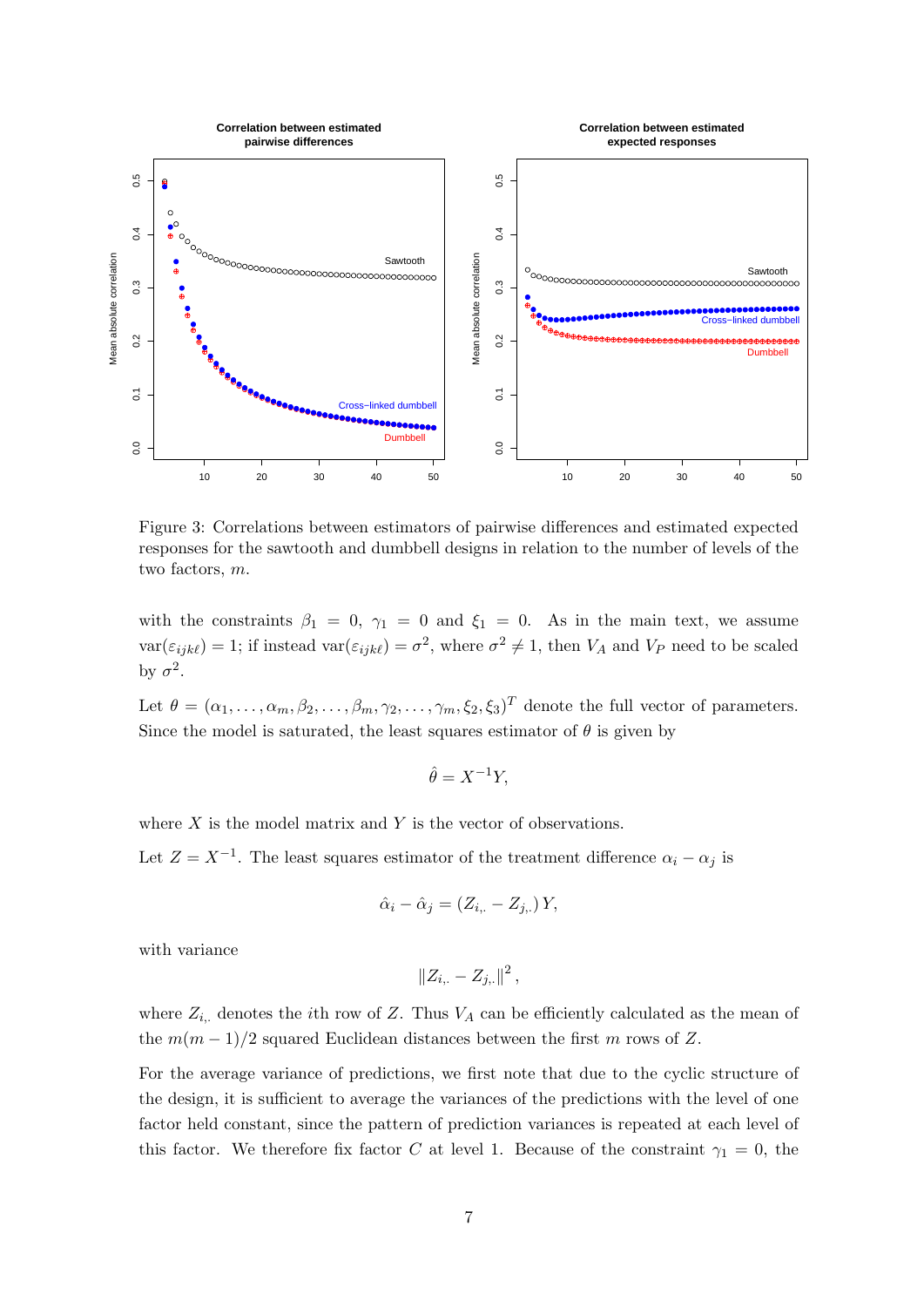predicted mean response for level  $i$  of factor  $A$  and level  $j$  of factor  $B$  is

$$
\hat{\mu}_{ij} = \hat{\alpha}_i + \hat{\beta}_j + \left(\hat{\xi}_2 + \hat{\xi}_3\right)/3,
$$

where the last term averages across sets. Let W denote the  $m \times 3m$  matrix with entries

$$
w_{i,j} = \begin{cases} -\frac{1}{3} \left[ 3z_{i+m,j} + z_{3m-1,3m} + z_{3m,3m} \right] & 1 \le i \le m-1, \\ -\frac{1}{3} \left[ z_{3m-1,3m} + z_{3m,3m} \right] & i = m. \end{cases}
$$

Then

$$
\hat{\mu}_{ij} = (Z_{i,.} - W_{j,.}) Y,
$$

with variance

 $||Z_{i,.} - W_{j,.}||^2$ .

Thus the average variance of prediction,  $V_P$ , can be calculated as the mean of the  $m^2$ squared Euclidean distances between the first  $m$  rows of  $Z$  and the  $m$  rows of  $W$ .

Moreover,  $V_P$  can be obtained without explicitly calculating all  $m<sup>2</sup>$  distances. Note that the mean of the squared distances between rows of  $W$  is again equal to  $V_A$ . If  $c_Z$  denotes the centroid of the first m rows of Z and  $c_W$  denotes the centroid of the m rows of W, then an analysis of variance decomposition gives

$$
V_P = \frac{m-1}{m} V_A + ||c_Z - c_W||^2.
$$

The following R function generates the design with generators  $(1, 1, 1)$ ,  $(1, 2, k + 1)$  and  $(1, k + 1, k)$ , where  $1 \leq k \leq m$ , and calculates  $V_A$  and  $V_P$ .

```
mk.design <- function(m, k)
{
    # Set up design factors
  aa = rep(1:m, each=3)bb \leq (aa + rep(c(0,1,k), m)) %% m
  cc <- (aa + rep(c(0,k,k-1), m)) %% m
  a <- factor(aa)
  b \le - factor(bb + m * (bb == 0))
  c \le - factor(cc + m * (cc == 0))
  set \leq factor(rep(c(1:3), m))
    # Obtain the inverse matrix Z
  Z \leftarrow solve(model.matrix( \sim -1 + a + b + c + set))
    # Centroids
  cz \leftarrow colMeans(Z[1:m,])cw \leftarrow -colMeans(rbind(Z[c((m+1):(2*m-1)),], rep(0,3*m))) -
```